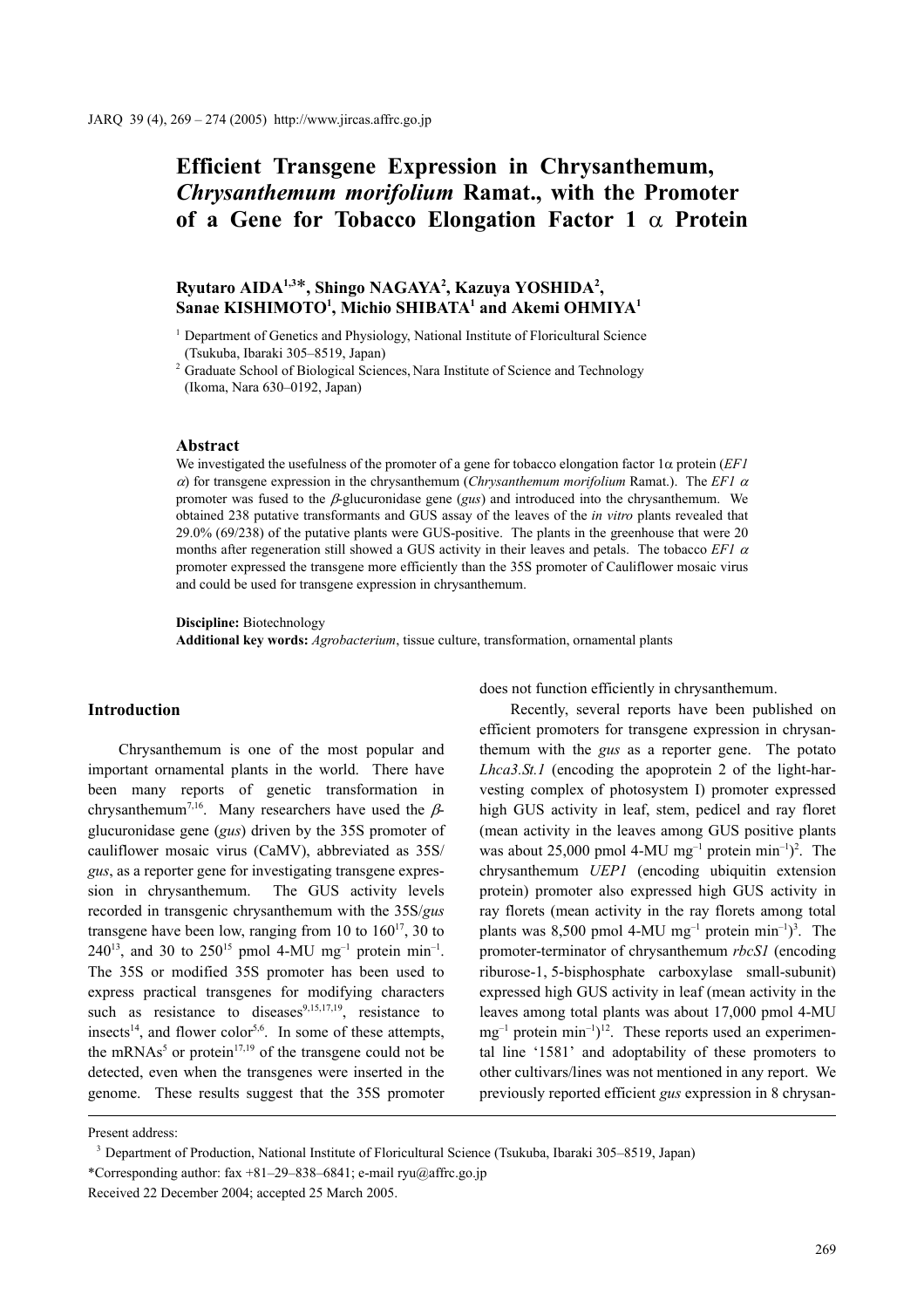themum cultivars/lines with the *cab* (encoding chlorophyll- $a/b$ -binding protein) promoter of chrysanthemum<sup>1</sup> (mean activity in the leaves was about 4,300 and 1,100 for GUS positive plants and total plants, respectively).

The translation elongation factor genes play a major role in protein synthesis. The elongation factor 1 subunit  $\alpha$  (*EF1*  $\alpha$ ) gene is highly expressed in tobacco culture cells (K. Yoshida, data will be published elsewhere). There was a possibility that the tobacco  $EFI \alpha$  promoter would also function in chrysanthemum, so we examined the promoter for expression of chrysanthemum transgenes.

## **Materials and methods**

# **1. Plant materials for transformation**

We used the chrysanthemum (*Chrysanthemum morifolium* Ramat.) cultivars 'Sei-Marine', 'Shuho-no-Takara', 'Seiko-Kogyoku', 'Cherry', and 'Hiroshima-Beni' and the laboratory lines '94-704', '94-750', '94- 787' as plant materials for transformation. These lines were selected from preliminary experiments for their high regeneration potential (unpublished data). The plants were grown *in vitro* in Murashige–Skoog medium with half-strength minerals  $(1/2 \text{ MS})^{11}$ , solidified with 0.2% (w/v) gellan gum, at 25 ºC under a 16-h light: 8-h dark photoperiod regime with fluorescent light (photon flux density 70  $\mu$ mol s<sup>-1</sup> m<sup>-2</sup>). Leaves of the plants were cut into about 5-mm squares and used as explants for the transformation experiments.

# **2. Vector plasmids and bacterial strain**

A vector plasmid pBIEF1  $\alpha$  (Fig. 1) was used in this experiment. The promoter region of the tobacco *EF1* <sup>α</sup> gene with its starting 21 codons (DDBJ accession No. BD438335) was fused in frame to the *gus* coding region (EF1  $\alpha/gus$ ), since addition of the 5'-untranslated region and/or starting codons might to be effective for transgene expression (K. Yoshida, data will be published elsewhere). The vector contained the neomycin phosphotransferase II gene (*npt II*) under the control of the nopaline synthase promoter. The *Agrobacterium tumefa*ciens strain EHA105<sup>8</sup> was used for the experiments.

### **3. Transformation of chrysanthemum**

Chrysanthemum was transformed as described previously<sup>1</sup>. We used paromomycin as a selective agent. To confirm the resistance to paromomycin, we performed a leaf test on the leaf segments of the elongated shoots. The leaf segment squares (about 5 mm) were placed on the selection medium and cultured for 1 week. The paromomycin-sensitive segments died within 1 week of culture, while the paromomycin-resistant ones remained green and began to form calli.

## **4. GUS assay and Southern blot analysis**

A quantitative and histochemical GUS assay was performed as described previously<sup>1</sup> according to the procedure reported by Jefferson et al.<sup>10</sup>. GUS activity was expressed as picomoles of 4-methylumbelliferone (4- MU) produced at 37ºC per milligram of protein per minute (pmol 4-MU mg<sup>-1</sup> protein min<sup>-1</sup>). Plants showing GUS activities of more than 100 pmol  $4MU$  mg<sup>-1</sup> protein min–1 were considered to be GUS-positive, because in the untransformed wild-type plants GUS background activity of 20–30 pmol 4-MU mg<sup>-1</sup> protein min<sup>-1</sup> was sometimes observed. For histochemical GUS assay, the inner part of samples was cut vertically before assay for soaking well with the buffer.

Southern blot analysis was performed as described





The chimeric genes were inserted between the right and left border sequences of T-DNA. The GUS probe was used for Southern blot analysis. RB & LB: Right and left border sequences of T-DNA, Pnos & Tnos: Promoter and terminator of nopaline synthase gene, EF1  $\alpha$  + 21 codons: Promoter and first 21 codons of tobacco elongation factor 1 subunit α gene, *npt II*: Coding region of neomycin phosphotransferase II gene, *gus*: Coding region of  $\beta$ -glucuronidase gene, H, B & Sc: Restriction sites of *Hin*d III, *Bam*H I and *Sac* I, respectively.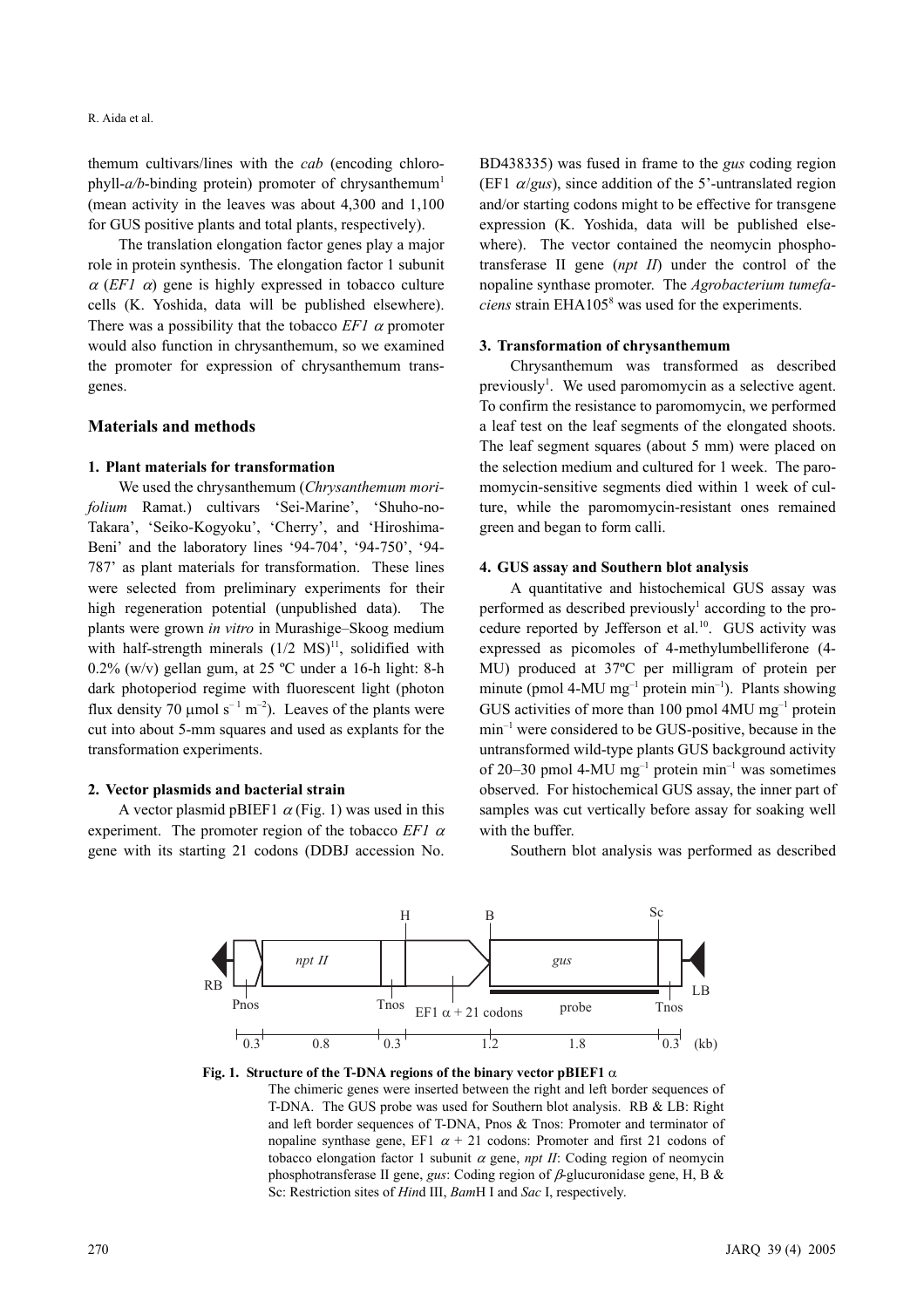Transgene Expression in Chrysanthemum with the *EF1* α Promoter

previously<sup>1</sup>. Total DNA was extracted from the leaf tissues and the DNA digested with *Hin*d III was used for analysis. *Hin*d III cuts the plasmid at a single site outside the coding region of the *gus* gene (Fig. 1). The coding region of the *gus* gene was used as a probe.

# **Results and discussion**

## **1. Transformation**

We obtained a total of 301 independent regenerants from 5,800 explants of the 8 chrysanthemum lines (Table 1). The leaf test on the selection medium clearly revealed the differences in resistance to paromomycin among the regenerants. Some of the leaf segments died within 1 week of culture (paromomycin-sensitive), and the others remained green and began to form calli (paromomycinresistant) (data not shown). The leaf test showed that 238 regenerants out of 301 were paromomycin-resistant, i.e. putative transformants (Table 1).

# **2. Southern blot analysis**

We selected three GUS-negative  $(\leq 100 \text{ pmol } 4\text{-MU})$  $mg^{-1}$  protein min<sup>-1</sup>), three GUS-moderate (>100) and three GUS-strong  $(>1,000)$  paromomycin-resistant plants (cv. 'Sei-Marine') for Southern blot analysis. Analysis showed that one GUS-negative plant did not have the *gus* gene (Fig. 2). Because the inserted genes were linked as RB- *npt II*- *gus* -LB and T-DNA transfer was known to take place from the right to the left T-DNA border<sup>18</sup>, it is possible that the T-DNA transfer was incomplete and the *gus* gene was lacking. The other 8 paromomycin-resistant plants examined – even the GUS-negative two plants – harbored the *gus* gene in their genomes (Fig. 2). Digestion of the vector with *Hin*d III cuts the plasmid at a single site outside the coding region of the *gus* gene (Fig. 1).



**Fig. 2. Southern blot analysis of the putative transformants** Three GUS-negative  $(\leq 100 \text{ pmol } 4\text{-MU mg}^{-1}$  protein  $min^{-1}$ ), three GUS-moderate (>100) and three GUSstrong (>1,000) paromomycin-resistant plants (cv. 'Sei-Marine') were analyzed. The coding region of the GUS gene was used as a probe.

| Chrysanthemum<br>lines | No. of<br>explants | No. of | No. of<br>Paromomycin-<br>regenerants paromomycin-resistant plants/ GUS-positive<br>resistant plants<br>explant $(\% )$ |     | No. of<br>plants <sup>a)</sup> | GUS-positive plants/<br>paromomycin-<br>resistant plants $(\% )$ | No. of plants<br>with GUS activity<br>in leaves |          |
|------------------------|--------------------|--------|-------------------------------------------------------------------------------------------------------------------------|-----|--------------------------------|------------------------------------------------------------------|-------------------------------------------------|----------|
|                        |                    |        |                                                                                                                         |     |                                |                                                                  | >100                                            | > 1,000  |
| Sei-Marine             | 1,000              | 61     | 53                                                                                                                      | 5.3 | 14                             | 26.4                                                             | 4                                               | 10       |
| Shuho-no-Takara        | 1,600              | 104    | 77                                                                                                                      | 4.8 | 28                             | 36.4                                                             | 13                                              | 15       |
| Seiko-Kogyoku          | 600                | 19     | 17                                                                                                                      | 2.8 | 5                              | 29.4                                                             | $\theta$                                        | 5        |
| Cherry                 | 600                | 4      | 3                                                                                                                       | 0.5 |                                | 33.3                                                             |                                                 | $\Omega$ |
| Hiroshima-Beni         | 600                | 32     | 17                                                                                                                      | 2.8 | 8                              | 47.1                                                             | 6                                               |          |
| 94-704                 | 400                | 14     | 13                                                                                                                      | 3.3 | $\mathfrak{D}$                 | 15.4                                                             | $\mathfrak{D}$                                  | $\theta$ |
| 94-750                 | 600                | 35     | 31                                                                                                                      | 5.2 | 9                              | 29.0                                                             | 9                                               | $\theta$ |
| 94-787                 | 400                | 32     | 27                                                                                                                      | 6.8 | 2                              | 7.4                                                              | $\overline{c}$                                  | $\theta$ |

**Table 1. GUS activity with** *EF1* α **promoter among chrysanthemum lines**

a): Plants with GUS activities above 100 pmol 4MU mg–1 protein min–1 were considered to be GUS-positive.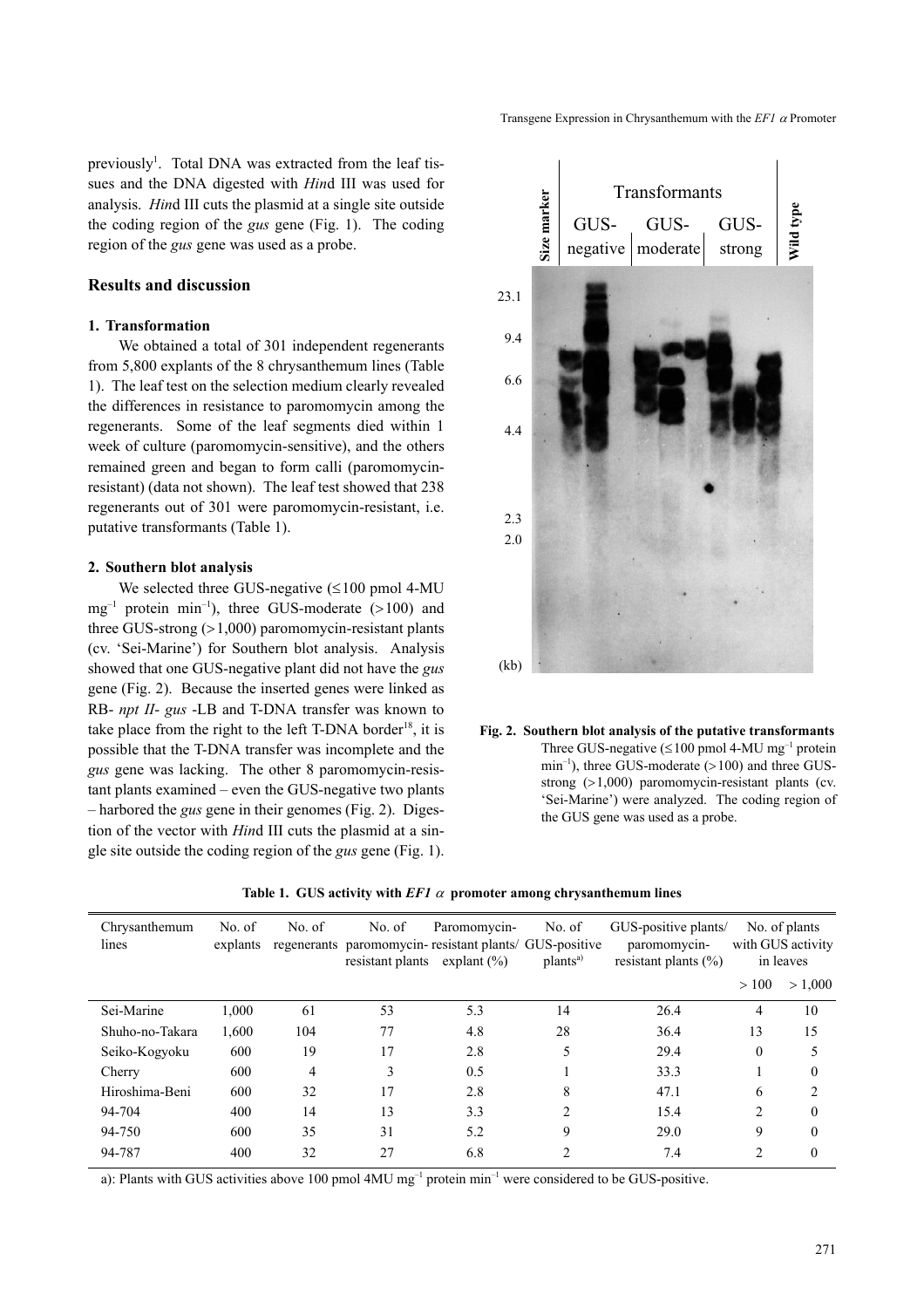Contamination of the tissues by the plasmid should be detected by the presence of a single band at 13.4 kb. The 8 *gus* detected plants showed several bands with different sizes, indicating multiple-copy integration of the *gus* gene into the genome.

## **3. GUS assay in the leaves**

We examined the 238 paromomycin-resistant plants for quantitative GUS activity in the leaves of 1 or 2 months after regeneration. The assay revealed that 29.0% (69/238) of the putative transformants with the EF1 α/*gus* were GUS-positive. We formerly reported, by using same cultivars/lines and same selection marker gene, that only 9.6% (11/115) of the putative transgenic plants to which 35S/*gus* had been introduced and 24.3% (45/185) of the putative transgenic plants to which Cab/ gus had been introduced were GUS-positive<sup>1</sup>. The percentage of GUS-positive plants in the paromomycinresistant population of each cultivar was 7.4–47.1% with the EF1  $\alpha/gus$  (Table1). The percentage was higher than that of 35S/*gus* (0–33.3%) and comparable to that of Cab/ gus  $(15.4-50.0\%)$ <sup>1</sup>. Thus, the *EF1*  $\alpha$  promoter shows a higher ability to express the transgene in chrysanthemum leaves than the 35S promoter. The average GUS activity in the leaves with the EF1 <sup>α</sup>/*gus* was about 2,000 and 570 for GUS positive and total plants, respectively. The highest activity among the transformants was about 14,000.

Several efficient promoters for transgene expression in the leaf tissues of chrysanthemum have been proposed, such as potato *Lhca3.St.1*<sup>2</sup> , chrysanthemum *UEP1*<sup>3</sup> , chrysanthemum *rbcS1*12 and chrysanthemum  $cab<sup>1</sup>$ . All the reports showed higher expression ability than the 35S promoter. The reported average/highest-GUS activities in the leaf tissues of chrysanthemum transformants were about  $25,000/140,000$  pmol mg<sup>-1</sup> protein min–1 (potato *Lhca3.St.1*; average was calculated with only GUS-positive plants)<sup>2</sup>, 900/1,400 (chrysanthe-

mum *UEP1*) 3 , 17,000/70,000 (chrysanthemum *rbcS1*) 12 and 1,100/27,000 (chrysanthemum *cab*). In the cases that very high expression would be needed in the leaves, the promoter of potato *Lhca3.St.1*or chrysanthemum *rbcS1* should be more suitable than the tobacco *EF1* α promoter. However, in the cases that moderate expression would be sufficient, the tobacco  $EFI$   $\alpha$  promoter might be useful for transgene expression in chrysanthemum leaves. Moreover, we showed efficiency of the tobacco *EF1*  $\alpha$  promoter in 8 cultivars/lines, in opposition to the each promoter of the potato *Lhca3.St.1*<sup>2</sup>, chrysanthemum  $UEPI<sup>3</sup>$  and chrysanthemum  $rbcSI<sup>12</sup>$  that high expression was showed only in an experimental line '1581'.

We transferred some of the transformants (cv. 'Sei-Marine') to a greenhouse and maintained them vegetatively for further investigation. Most of the transformants grew and flowered normally (data not shown). We further examined the quantitative GUS activity of these greenhouse plants (8 and 20 months after regeneration; Table 2) and the histochemical GUS activity (20 months after regeneration; Fig. 3). For histochemical GUS assay, the samples showed blue vertical lines that corresponded to the cuts for soaking with the buffer. The blue lines seemed to be results from well-soaking of the buffer and not to be results from induction by injury, because we observed the same phenomena with the 35S/*gus*-introduced plants (unpublished results). The chrysanthemum tissue from plants growing in greenhouse might be too hard to be soaked with the buffer uniformly. The plants of 20 months after regeneration still showed a GUS activity, suggesting that the transgene would be expressed stably even after vegetative propagation.

## **4. GUS assay in the petals**

There have been many reports of modification of the flower color by genetic transformation<sup>4</sup>. In chrysanthemum, the development of new colors, such as blue, has been an important breeding target. The functional pro-

| Plant line | GUS activity (pmol 4MU $mg^{-1}$ protein min <sup>-1</sup> ) |                                                |                        |                                  |                        |                        |                                   |  |  |  |
|------------|--------------------------------------------------------------|------------------------------------------------|------------------------|----------------------------------|------------------------|------------------------|-----------------------------------|--|--|--|
|            | In vitro leaf<br>1st time <sup>a)</sup>                      | <i>In vitro</i> leaf<br>2nd time <sup>b)</sup> | Greenhouse<br>$leaf^c$ | Greenhouse<br>petal <sup>c</sup> | Greenhouse<br>$leaf^d$ | Greenhouse<br>$leaf^e$ | Greenhouse<br>petal <sup>e)</sup> |  |  |  |
|            | 8,500                                                        | 14.000                                         | 6,400                  | 28,000                           | 5,700                  | 4,900                  | 26,000                            |  |  |  |
|            | 2,200                                                        | 2,000                                          | 2,400                  | 8,800                            | 1,400                  | 2,200                  | 12,000                            |  |  |  |
|            | 12.000                                                       | 8.700                                          | 6.400                  | 29,000                           | 4,000                  | 4,000                  | 19,000                            |  |  |  |
| 4          | 2,400                                                        | 1.200                                          | 2,700                  | 12.000                           | 190                    | 300                    | 5,200                             |  |  |  |
|            | 1.400                                                        | 190                                            | 440                    | 11,000                           | 220                    | 39                     | 4,700                             |  |  |  |

**Table 2. GUS activities in leaves of** *in vitro* **plants and in leaves or petals of greenhouse plants (cultivar 'Sei-Marine')**

a): One to two months after regeneration. b): Four months after regeneration. c): Eight months after regeneration.

d): Sixteen months after regeneration. e): Twenty months after regeneration.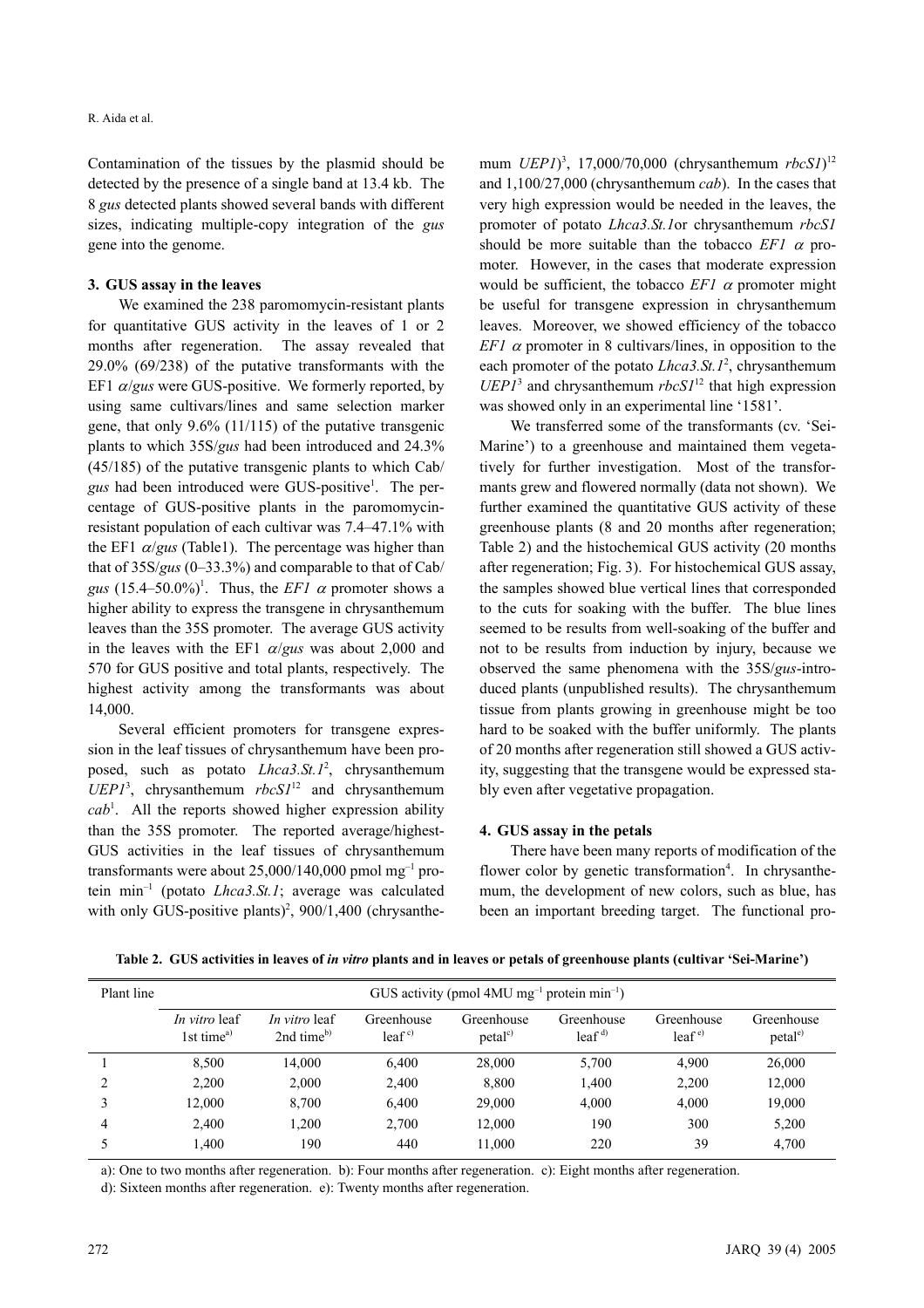

Wild type EF1 α/*gus*

#### **Fig. 3. Histochemical GUS assay of a transformant**

The leaves and ray florets of greenhouse plants 20 months after regeneration were used for assay. Blue precipitations represent the GUS activity. A chrysanthemum transformant harboring the EF1 α/*gus* showed blue precipitations both in the leaf and petal.

moter for transgenes in the petal tissues of chrysanthemum has been desired.

We examined the GUS activity in the petals of the several transformants (cvs. 'Sei-Marine' and 'Shuho-no-Takara') 8 and 20 months after regeneration (Table 2, Fig. 3). The average/highest GUS activity in the petals of the selected transformants having the EF1 α/*gus* was about 16,000/29,000. The petals still showed a GUS activity after 20 months from regeneration.

Among the recently reported promoters for transgene expression in the chrysanthemum, the chrysanthemum *rbcS1* promoter was not mentioned for expression in petals<sup>12</sup> and we reported that the chrysanthemum  $cab$ promoter hardly expressed in the petals<sup>1</sup>. The GUS activity in the petals was at a reduced level (about 17%) as compared with that in the leaves with the potato Lhca3.St.1 promoter<sup>2</sup>. The average/highest-GUS activities in the petal tissues were about 8,500/16,500 pmol  $mg^{-1}$  protein min<sup>-1</sup> in the chrysanthemum *UEP1* promoter<sup>3</sup>. Thus, when compared with these promoters, the tobacco  $EFI \alpha$  promoter has excellent ability for transgene expression in chrysanthemum petals.

# **References**

- 1. Aida, R. et al. (2004) Efficient transgene expression in chrysanthemum, *Dendranthema grandiflorum* (Ramat.) Kitamura, by using the promoter of a gene for chrysanthemum chlorophyll-a/b-binding protein. *Breed. Sci.*, **54**, 51–58.
- 2. Annadana, S. et al. (2001) The potato *Lhca3.St.1* promoter confers high and stable transgene expression in chrysanthemum, in contrast to CaMV-based promoters. *Mol. Breed.*, **8**, 335–344.
- 3. Annadana, S. et al. (2002) Cloning of the chrysanthemum *UEP1* promoter and comparative expression in florets and leaves of *Dendranthema grandiflora*. *Transgenic Res.*, **11**, 437–445.
- 4. Ben-Meir, H. et al. (2002) Molecular control of floral pigmentation: Anthocyanins. *In* Breeding for Ornamentals: Classical and molecular approaches, ed. Vainstein, A., Kluwer Academic Publishers, Dordrecht, 253–272.
- 5. Boase, M. R., Bradley, J. M. & Borst, N. K. (1998) Genetic transformation by *Agrobacterium tumefaciens* of florists' chrysanthemum (*Dendranthema grandiflorum*) cultivar 'Peach Margaret'. *In Vitro Cell. Dev. Biol.– Plant*, **34**, 46–51.
- 6. Couryney-Gutterson, N. et al. (1994) Modification of flower color in florist's chrysanthemum: Production of a white-flowering variety through molecular genetics. *Bio/ Technology*, **12**, 268– 271.
- 7. Deroles, S. C. et al. (2002) Gene transfer to plants. *In* Breeding for ornamentals: classical and molecular approaches, ed. Vainstein, A., Kluwer Academic Publishers, Dordrecht, 155–196.
- 8. Hood, E. E. et al. (1993) New *Agrobacterium* helper plasmids for gene transfer to plants. *Transgenic Res*., **2**, 208– 218.
- 9. Ishida, I. et al. (2002) Production of anti-virus, viroid plants by genetic manipulations. *Pest Manag. Sci.*, **58**, 1132–1136.
- 10. Jefferson, R. A., Kavanagh, T. A. & Bevan, M. W. (1987) GUS fusions:  $\beta$ -glucuronidase as a sensitive and versatile gene fusion marker in higher plants. *EMBO J*., **6**, 3901–3907.
- 11. Murashige, T. & Skoog, F. (1962) A revised medium for rapid growth and bioassays with tobacco tissue cultures. *Physiol. Plant*., **15**, 473–497.
- 12. Outchkourov, N. S. et al. (2003) The promoter-terminator of chrysanthemum *rbcS1* directs very high expression levels in plants. *Planta*, **216**, 1003–1012.
- 13. Sherman, J. M., Moyer, J. W. & Daub, M. E. (1998) A regeneration and *Agrobacterium*-mediated transformation system for genetically diverse *Chrysanthemum* cultivars. *J. Am. Soc. Hortic. Sci*., **123**, 189–194.
- 14. Shinoyama, H. et al. (2002) Introduction of delta-endotoxin gene of *Bacillus thuringiensis* to chrysanthemum (*Dendranthema grandiflorum* (Ramat.) Kitamura) for insect resistance. *Breed. Sci*., **52**, 43–50.
- 15. Takatsu, Y. et al. (1999) Transgenic chrysanthemum (*Dendranthema grandiflorum* (Ramat.) Kitamura) expressing a rice chitinase gene shows enhanced resistance to gray mold (*Botrytis cinerea*). *Sci. Hort*., **82**, 113–123.